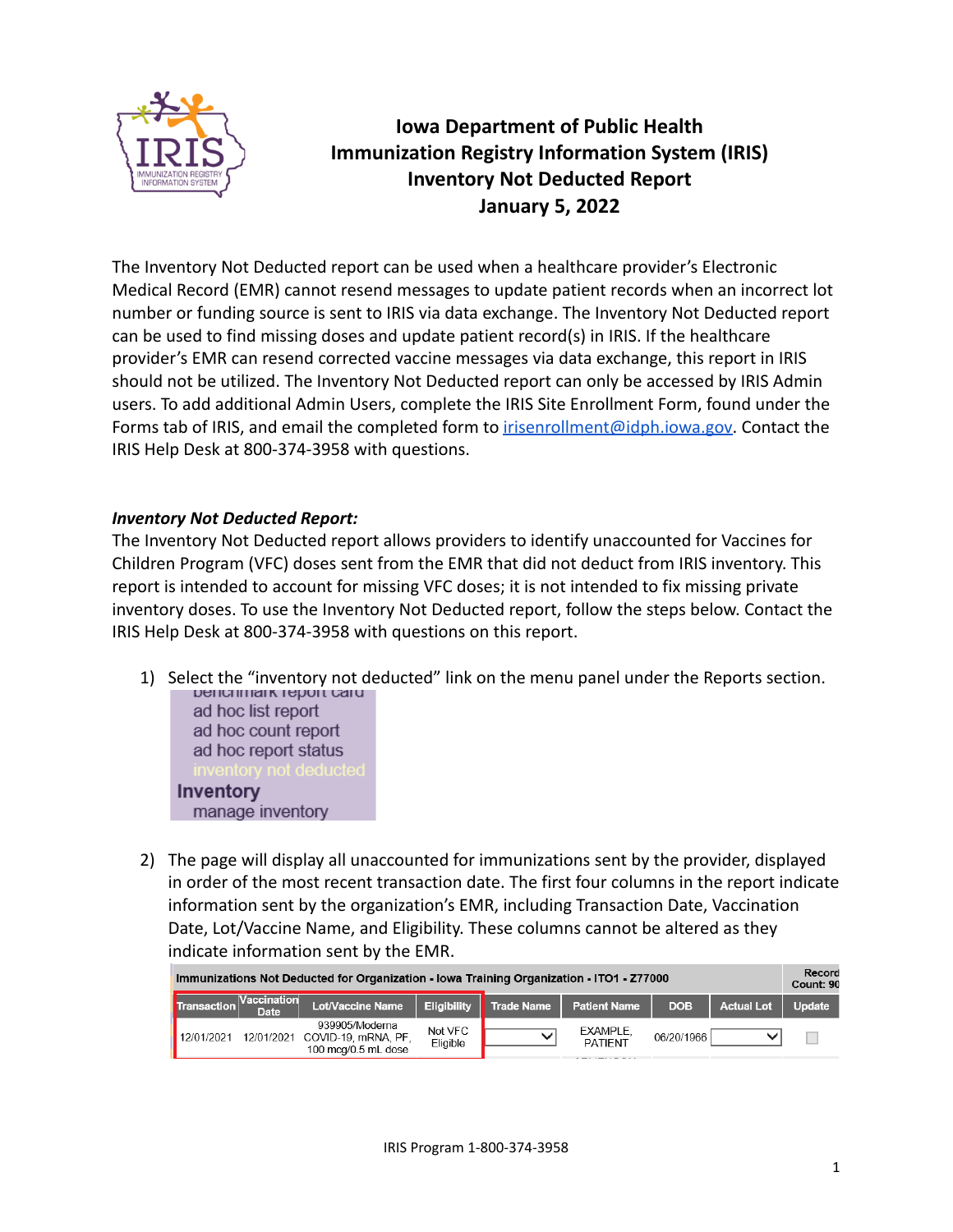3) The Trade Name column allows the user to select the appropriate Trade Name administered to the patient. Select the specific Trade Name administered to the patient. The Trade Names available are based on the vaccine code sent to IRIS.

| Immunizations Not Deducted for Organization - Iowa Training Organization - ITO1 - Z77000 |                            |                                                                         |                     |                          |                     |            |                   |               |  |
|------------------------------------------------------------------------------------------|----------------------------|-------------------------------------------------------------------------|---------------------|--------------------------|---------------------|------------|-------------------|---------------|--|
| Transaction                                                                              | Vaccination<br><b>Date</b> | <b>Lot/Vaccine Name</b>                                                 | <b>Eligibility</b>  | <b>Trade Name</b>        | <b>Patient Name</b> | <b>DOB</b> | <b>Actual Lot</b> | <b>Update</b> |  |
| 01/05/2022                                                                               |                            | 939905/Moderna<br>01/01/2022 COVID-19, mRNA, PF,<br>100 mcg/0.5 mL dose | Not VFC<br>Eligible | Moderna COVID-19 Vaccine |                     | 06/20/1966 |                   |               |  |

4) The patient's name and birth date will be listed, allowing providers to verify the patient being updated.

| Immunizations Not Deducted for Organization - Iowa Training Organization - ITO1 - Z77000 |                            |                                                                         |                          |                   |                                                         |            |                   |        |  |
|------------------------------------------------------------------------------------------|----------------------------|-------------------------------------------------------------------------|--------------------------|-------------------|---------------------------------------------------------|------------|-------------------|--------|--|
| │ Transaction │                                                                          | <b>Vaccination</b><br>Date | Lot/Vaccine Name                                                        | <b>Eligibility</b>       | <b>Trade Name</b> | <b>Patient Name</b>                                     | <b>DOB</b> | <b>Actual Lot</b> | Update |  |
| 12/01/2021                                                                               |                            | 939905/Moderna<br>12/01/2021 COVID-19, mRNA, PF,<br>100 mca/0.5 mL dose | Not VFC<br>Eligible<br>. |                   | EXAMPLE,<br><b>PATIENT</b><br>$- - - - - - - - - - - -$ | 06/20/1966 |                   |        |  |

5) The "Actual Lot" column will list all available *VFC vaccine* lot numbers in the organization's inventory for the Trade Name selected. Select the actual lot number administered to the patient. Private, expired or inactive lot numbers will not appear in the dropdown.

| Immunizations Not Deducted for Organization - Iowa Training Organization - ITO1 - Z77000 |                            |                                                              |                     |                   |                                   |            |                                        |         |  |  |
|------------------------------------------------------------------------------------------|----------------------------|--------------------------------------------------------------|---------------------|-------------------|-----------------------------------|------------|----------------------------------------|---------|--|--|
| <b>Transaction</b>                                                                       | Vaccination<br><b>Date</b> | <b>Lot/Vaccine Name</b>                                      | <b>Eligibility</b>  | <b>Trade Name</b> | <b>Patient Name</b>               | <b>DOB</b> | <b>Actual Lot</b>                      | Up late |  |  |
| 12/01/2021                                                                               | 12/01/2021                 | 939905/Moderna<br>COVID-19, mRNA, PF,<br>100 mcg/0.5 mL dose | Not VFC<br>Eligible | Moderna (V        | EXAMPLE.<br><b>PATIENT</b>        |            | 06/20/1966 939909/VFC<br>IA9098-23/VFC |         |  |  |
| 07/06/2021                                                                               | 05/14/2021                 | 04223A21A/DTaP, IPV.<br>Hib. HepB                            | Not VFC<br>Eligible |                   | <b>TTRESTR.</b><br><b>MODTEST</b> | 03/02/1964 | T005737/VFC<br>T60/VFC                 |         |  |  |
| QE/AQ/2QA                                                                                | 0.410110004                | O271/20A/BAO3/AT                                             |                     |                   | ELMOREAIRA.                       | 02/00/1056 | $\mathbf{A}$                           |         |  |  |

6) Once a Trade Name and Actual Lot have been selected, the checkmark box under the update column can be selected. To update the patient record, select the checkmark box.

| Immunizations Not Deducted for Organization - Iowa Training Organization - ITO1 - Z77000 |                      |                                                                         |                     |                                |                            |            |                          |               |  |  |
|------------------------------------------------------------------------------------------|----------------------|-------------------------------------------------------------------------|---------------------|--------------------------------|----------------------------|------------|--------------------------|---------------|--|--|
| <b>Transaction</b>                                                                       | Vaccination<br>Date. | Lot/Vaccine Name                                                        | <b>Eligibility</b>  | <b>Trade Name</b>              | <b>Patient Name</b>        | <b>DOB</b> | <b>Actual Lot</b>        | <b>Update</b> |  |  |
| 12/01/2021                                                                               |                      | 939905/Moderna<br>12/01/2021 COVID-19, mRNA, PF,<br>100 mcg/0.5 mL dose | Not VFC<br>Eligible | Moderna ( $\blacktriangledown$ | EXAMPLE,<br><b>PATIENT</b> |            | 06/20/1966   939909/VI V | ☑             |  |  |
|                                                                                          |                      | 04223A21A/DTaP IPV                                                      | Not VEC.            |                                | HOLMES                     |            |                          |               |  |  |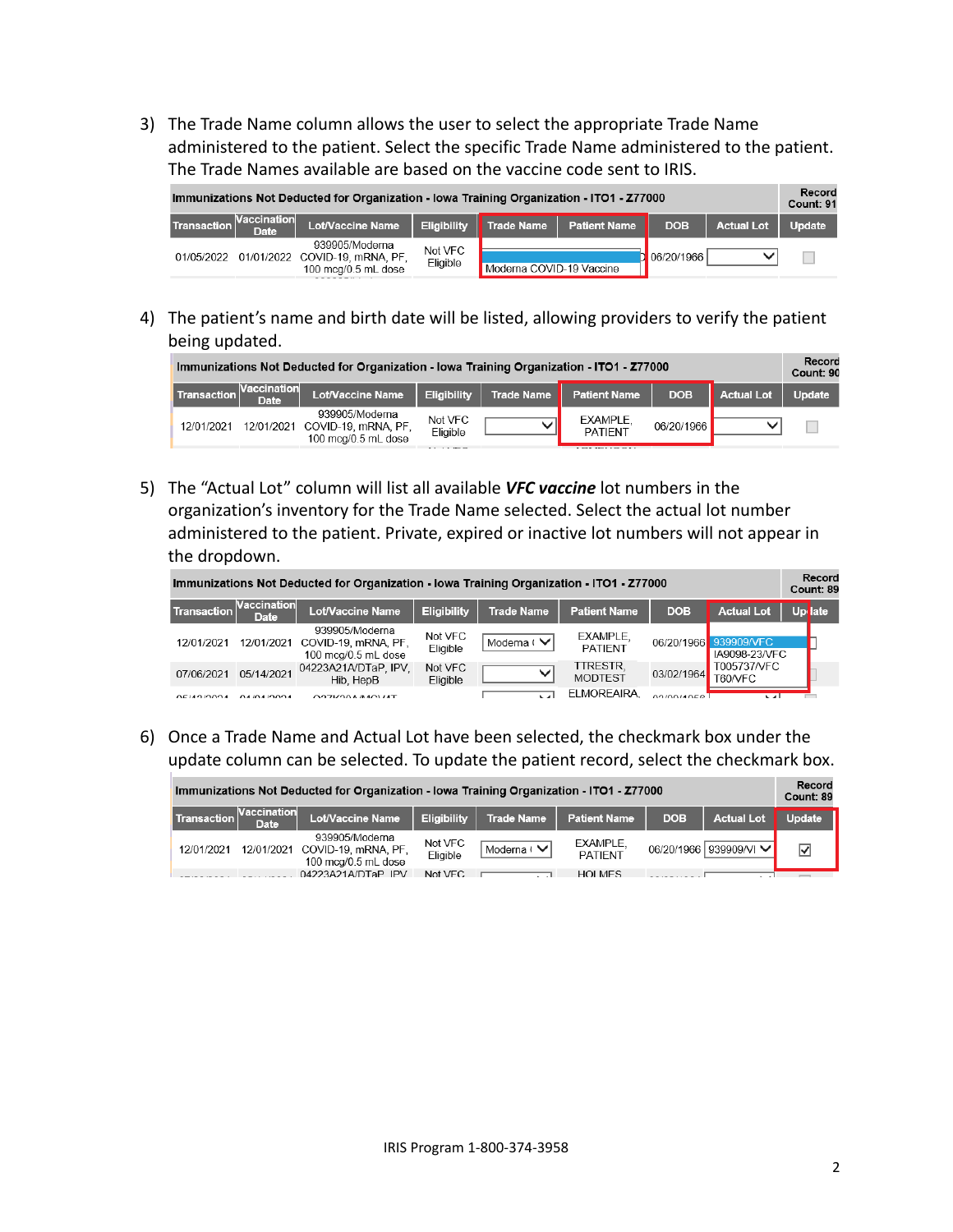7) After the checkmark box is selected, select the "Save" button to update the patient's record. Steps 5-7 can be repeated for each patient listed.



| Immunizations Not Deducted for Organization - Iowa Training Organization - ITO1 - Z77000 |                                   |                                                                         |                     |                   |                            |            |                          |               |  |
|------------------------------------------------------------------------------------------|-----------------------------------|-------------------------------------------------------------------------|---------------------|-------------------|----------------------------|------------|--------------------------|---------------|--|
| Transaction                                                                              | <b>Naccination</b><br><b>Date</b> | <b>Lot/Vaccine Name</b>                                                 | <b>Eligibility</b>  | <b>Trade Name</b> | <b>Patient Name</b>        | <b>DOB</b> | <b>Actual Lot</b>        | <b>Update</b> |  |
| 12/01/2021                                                                               |                                   | 939905/Moderna<br>12/01/2021 COVID-19, mRNA, PF,<br>100 mcg/0.5 mL dose | Not VFC<br>Eligible | Moderna (VI       | EXAMPLE,<br><b>PATIENT</b> |            | 06/20/1966   939909/VI V | ☑             |  |

8) The screen will refresh, and all patients updated will no longer display since the doses are now accounted for on the patient record(s) in IRIS. The number in the record count field will also decrease.

| Immunizations Not Deducted for Organization - Iowa Training Organization - ITO1 - Z77000<br>Count: 90 |                            |                                                              |                     |                   |                         |            |                   |        |  |
|-------------------------------------------------------------------------------------------------------|----------------------------|--------------------------------------------------------------|---------------------|-------------------|-------------------------|------------|-------------------|--------|--|
| Transaction                                                                                           | <b>Vaccination</b><br>Date | <b>Lot/Vaccine Name</b>                                      | <b>Eligibility</b>  | <b>Trade Name</b> | <b>Patient Name</b>     | <b>DOB</b> | <b>Actual Lot</b> | Update |  |
| 12/01/2021                                                                                            | 12/01/2021                 | 939905/Moderna<br>COVID-19, mRNA, PF,<br>100 mcg/0.5 mL dose | Not VFC<br>Eligible | $\checkmark$      | ZEHNER. JOEY 06/20/1966 |            |                   |        |  |
|                                                                                                       |                            | .                                                            | Not VFC             |                   | ARMENGON                |            |                   |        |  |

9) The report will display the 100 most recent immunizations sent in order of transaction date. To see additional pages, select the next arrows or type in a page number at the bottom of the screen.

| 12/21/2021 | 12/21/2021 | 939909/Moderna COVID-<br>19, mRNA, PF, 100<br>mcg/0.5 mL dose | Not VFC<br>Eligible |  | TESTING,<br><b>JOSEPH</b> | 12/01/1945 |                |  |
|------------|------------|---------------------------------------------------------------|---------------------|--|---------------------------|------------|----------------|--|
| 12/21/2021 | 12/21/2021 | 939909/Moderna COVID-<br>19, mRNA, PF, 100<br>mca/0.5 mL dose | Not VFC<br>Eligible |  | FAKE, PATIENT 10/18/1974  |            |                |  |
|            |            |                                                               | 1 of 35             |  |                           |            | Enter Page: 02 |  |

## **Inventory Not Deducted Examples**

#### *Example 1:*

Below is a patient where the lot number sent was 'UI734AA'. This indicates the vaccine given could be an ActiHib vaccine. However, the immunization sent to IRIS indicates a Hib-OMP was administered, which is a vaccine for the Trade Name Pedvax Hib. In this example, if an ActHib was given, the user cannot make the update to this vaccine on the Inventory Not Deducted report because the wrong vaccine was sent to IRIS. A correction needs to be made, either update the message and resend from the EMR or delete this vaccination in IRIS and manually re-entering the correct information on the patient record.

| Immunizations Not Deducted for Organization - Iowa Training Org - ITO - 277000 |                                   |                         |                      |                   |                         |            |                   |               |  |
|--------------------------------------------------------------------------------|-----------------------------------|-------------------------|----------------------|-------------------|-------------------------|------------|-------------------|---------------|--|
| Transaction <sup>"</sup>                                                       | <b>Vaccination</b><br><b>Date</b> | <b>Lot/Vaccine Name</b> | <b>Eligibility</b>   | <b>Trade Name</b> | <b>Patient Name</b>     | <b>DOB</b> | <b>Actual Lot</b> | <b>Update</b> |  |
| 04/25/2017                                                                     | 04/25/2017                        | UI743AA/Hib-OMP         | Medicaid<br>Enrolled | PedvaxHIB         | MILLER MARIO 02/14/2016 |            |                   |               |  |
|                                                                                |                                   |                         | Not VEC.             |                   |                         |            |                   |               |  |